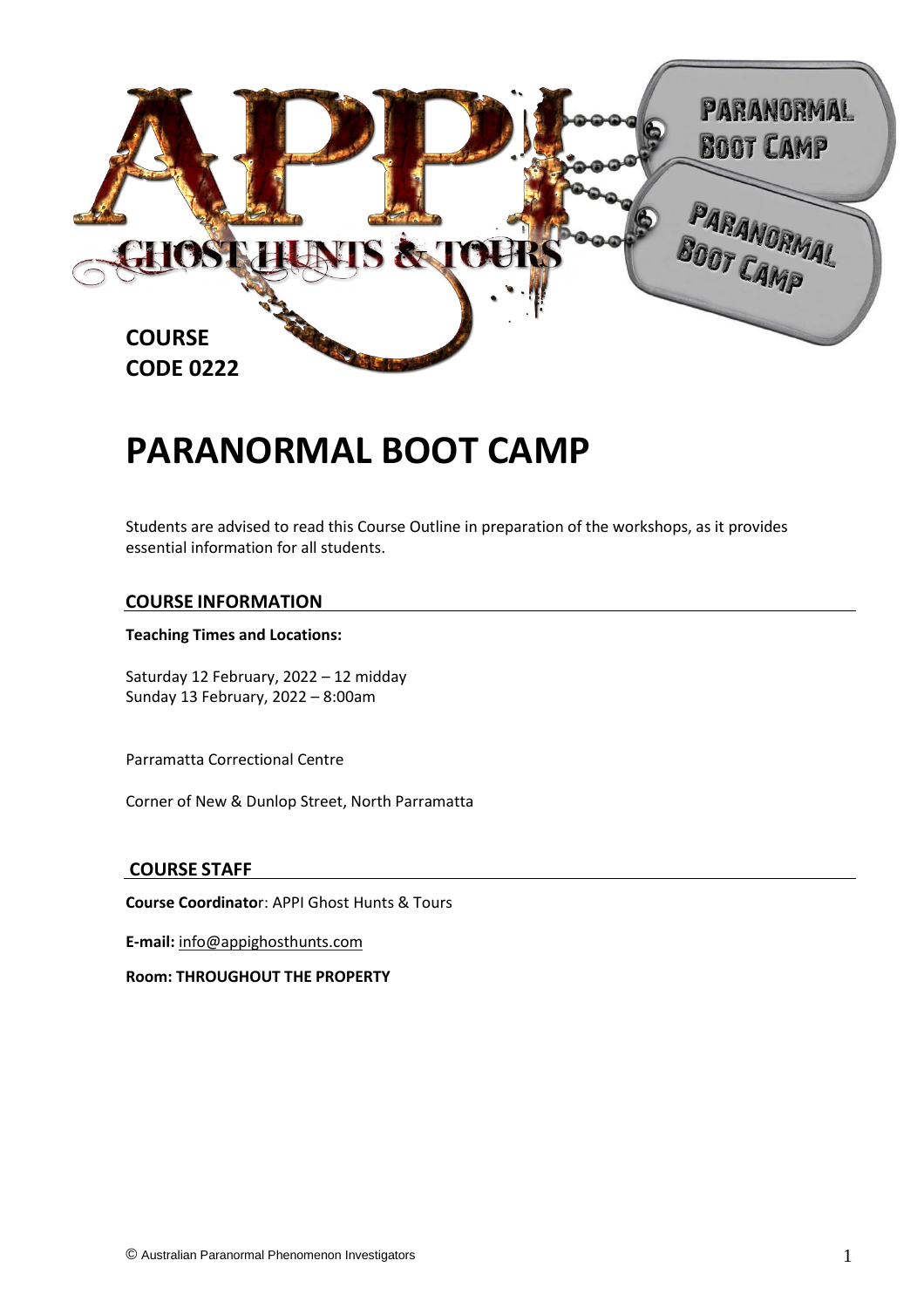# **WORKSHOP 1: Paranormal Investigation Starter Basics**

#### **Presenter: Peta (Peet) Banks**

#### **COURSE SUMMARY**

*Want to start your own paranormal investigation team, but don't know where to start? Want to get into venues, and investigate? Where do you begin? What is the next step?* 

#### **COURSE AIMS**

- *1. For the student to have all the theoretical knowledge to begin their own investigation team.*
- *2. For the student to be able to get out in the field an investigate*

#### **STUDENT LEARNING OUTCOMES**

*At the conclusion of this course you will be able to:*

- *1. Have all the knowledge needed to start a brilliant, professional paranormal investigation team*
- *2. Create investigation proposals and investigation reports with professionalism 3.*
- *By the conclusion of this course students will:*
	- *1. Feel comfortable starting their own paranormal investigation team/business*

#### **TEACHING STRATEGIES & APPROACH TO LEARNING**

With over 11 years of experience in ghost hunts and tours, Peet will tell you how she started out, and how she became successful. Sharing her knowledge and experience she will give you tips and guidelines on what you need to do to start your own paranormal investigation team.

#### **Materials**

*All materials will be provided.*

#### **ABOUT THE PRESENTER**

*Peet is the owner of APPI Ghost Hunts & Tours, and loves paranormal entertainment. Peet has investigated hundreds of times in the past 11 years, and knows the right way to go about contacting companies for access to venues. You are sitting in this amazing prison, doing this workshop, because Peet made it happen!*

*Peet is also the sole event manager of the Oz Para Expo.*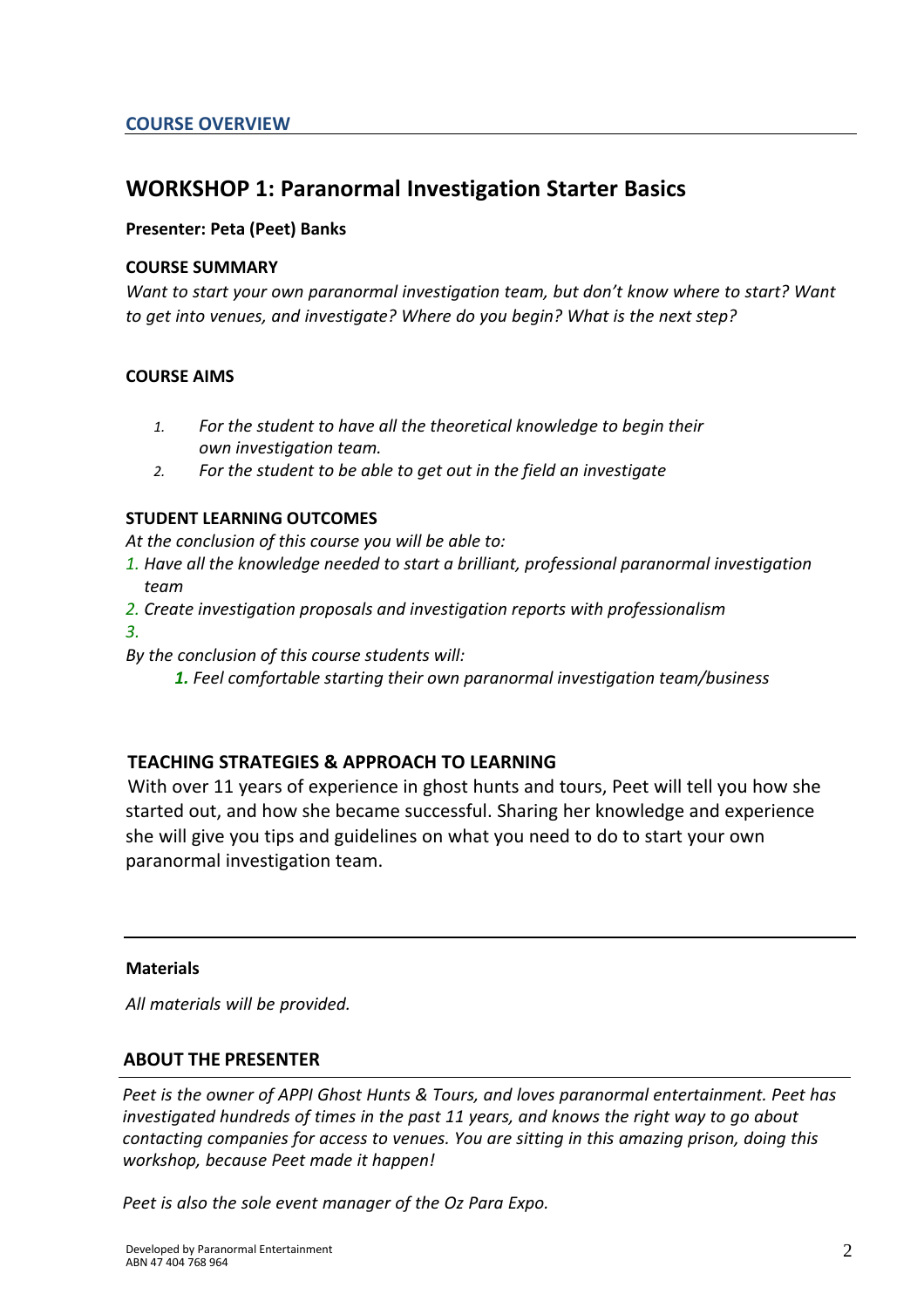#### **COURSE OVERVIEW**

## **WORKSHOP 2: Paranormal Photography**

#### **Presenter: TBC**

#### **COURSE SUMMARY**

*This workshop is designed to explain the fundamentals of photography, look at case studies on photographs that have never been 'debunked', and to give you to the knowledge to debunk your own photographs.*

#### **COURSE AIMS**

- *1. For the student to understand the basics of photography*
- *2. For the student to be able to debunk photos they have taken*

#### **STUDENT LEARNING OUTCOMES**

*At the conclusion of this course you will:*

- *1. Understand the basics of photography, such as shutter sped, aperture and ISO*
- *2. Be aware of 'Depth of Field' when it comes to photographs*
- *3. Have a thorough understanding of 'Circles of Confusion'.*

#### **TEACHING STRATEGIES & APPROACH TO LEARNING**

*This workshop will be a blended learning method, using both theory and practical methods to understand photography.* 

#### **EXPECTATIONS OF STUDENTS IN THIS COURSE**

*Please bring whatever camera you would use on a ghost hunt with you - be it phone or digital. We will be recreating some 'paranormal' photographs during this workshop to show you how simple it can be to capture what many people believe to be 'paranormal' anomalies.*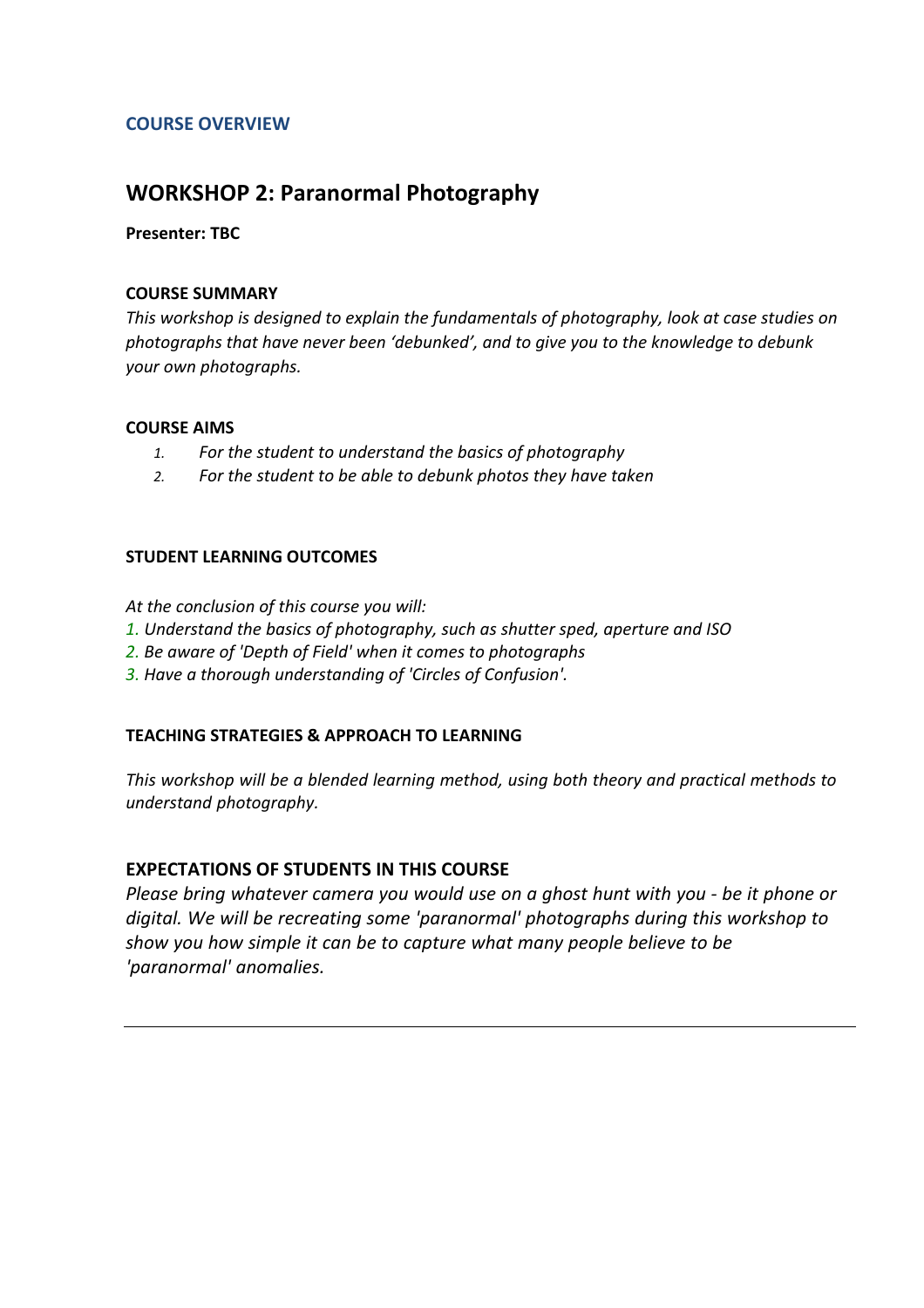# **WORKSHOP 3: Thinking outside the box – Three different theories to use when investigating**

#### **Presenter: Jacqueline Vesey-Wells**

#### **COURSE SUMMARY**

*We will explore three different theories and how they can be put into practise for paranormal investigations.* 

#### **COURSE AIMS**

- *1. To demonstrate constructive research in the paranormal field*
- *2. To provide the necessary tools and motivation to conduct studies and experiments*
- *3. Practical examples on how to integrate these theories into investigations*
- *4. Participants to acknowledge the importance of critical thinking.*

#### **STUDENT LEARNING OUTCOMES**

*By the conclusion of this workshop, participants should:*

- *1. Understand the importance of studies and experiments*
- *2. Be able to use these theories in investigations and follow through*
- *3. Demonstrate a critical mindset.*

#### **TEACHING STRATEGIES & APPROACH TO LEARNING**

*This theoretical workshop will explore three different scientific theories which can be applied to paranormal investigations, and will give the student a thorough understanding of how and why they should be used.*

*This workshop draws on case studies and experience.*

#### **ABOUT THE PRESENTER**

*Jax got roped into the paranormal whilst doing an assignment for university, and hasn't stopped since then. After switching her major from arts to science and psychology, she's now decided that the entire thing is too hard, she has a headache, and is having a cup of tea and going to bed.*

*She spends most of her free time trying to cook up paranormal theories and questioning the meaning of the universe in-between a full-time management job in IT, a side-hustle caring for animals part-time, and trying to publish her first book – whenever she decides which one to finish.*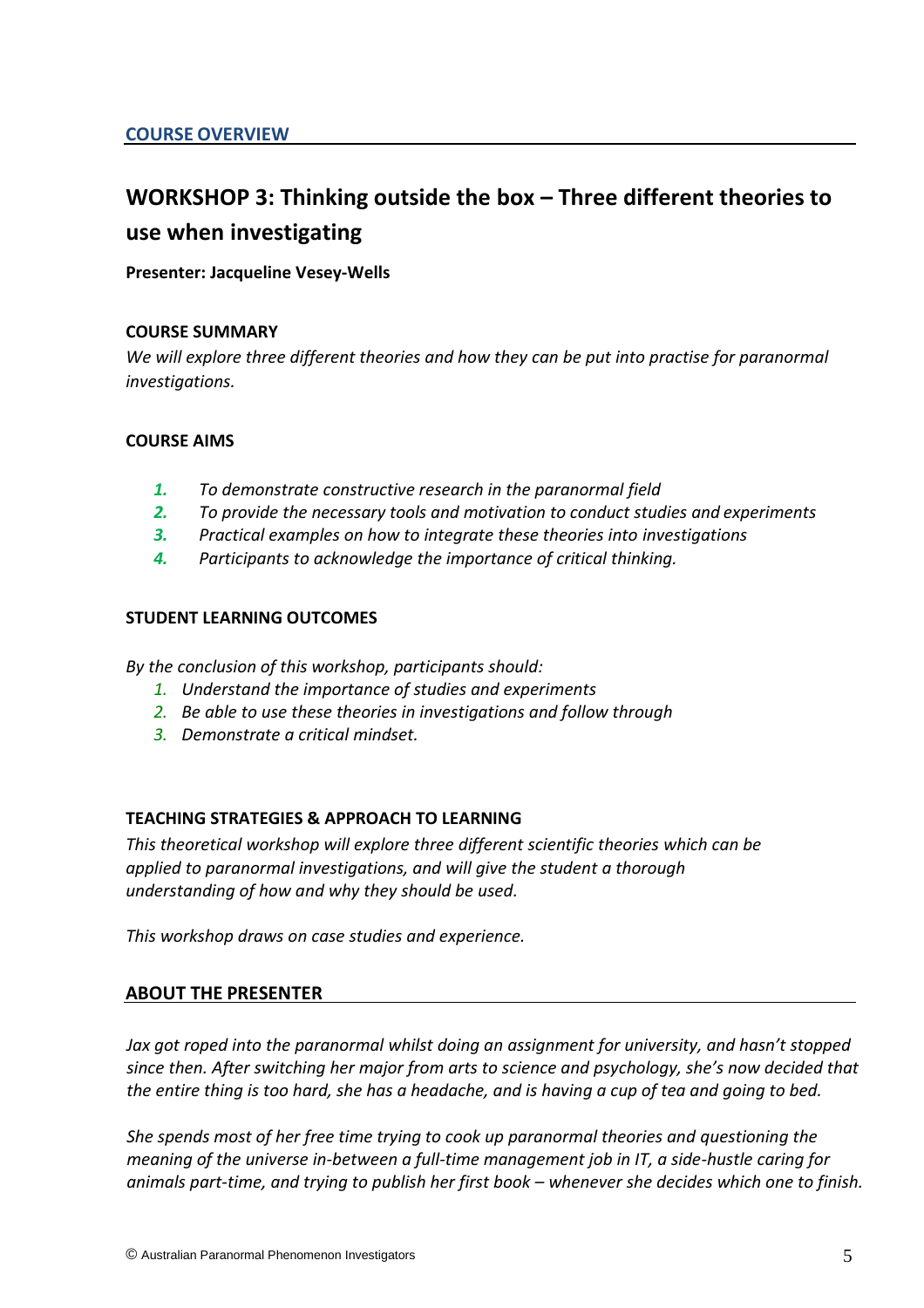#### **COURSE OVERVIEW**

# **WORKSHOP 4: Make your own Pendulums**

#### **Presenter: Suzanne Eades, Colleen Perich, Sue Hutchings**

#### **COURSE SUMMARY**

*This is a fun, practical workshop which will let you make your very own pendulum, which you can use for divination during the ghost hunt later in the evening. They say that making your own pendulum will give you a more accurate reading, as you are putting your own energy into the crystal and filling it with personal power.* 

#### **COURSE AIMS**

- *1. For the student to make their own pendulum*
- *2. For the student to understand how to consecrate their pendulum and use it during a ghost hunt.*

#### **STUDENT LEARNING OUTCOMES**

*At the conclusion of this course you will be able to:*

- *1. Make their own pendulum*
- *2. Understand the meanings behind a pendulum*

#### **TEACHING STRATEGIES & APPROACH TO LEARNING**

*This workshop will be a fun, practical experience in which the student will use their creative skills to easily develop a divination method.*

#### **EXPECTATIONS OF STUDENTS IN THIS COURSE**

#### **Materials**

*.* 

*All materials will be provided for the student to make their own pendulum.*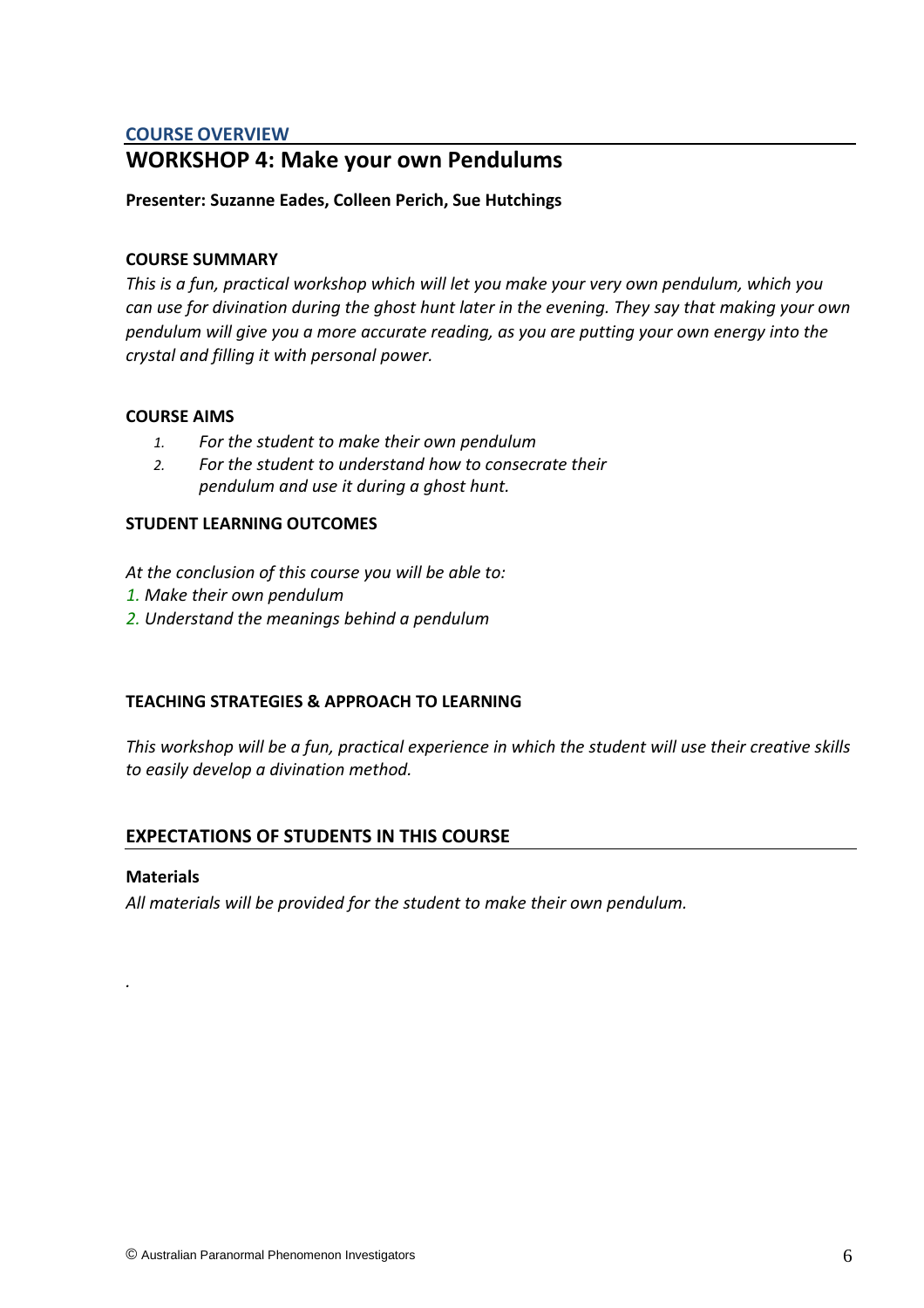### **WORKSHOP 6: Paranormal Equipment Basics**

#### **Presenter: Jacqueline Vessey-Wells & Jonathan Zhao**

#### **COURSE SUMMARY**

*All paranormal investigators need to understand their equipment. You don't want to go ghost hunting un-armed and uneducated! This workshop will explain the basic uses of the basic pieces of equipment that every paranormal investigator should know.* 

#### **COURSE AIMS**

- *1. For the student to have a basic understanding of paranormal investigation equipment*
- *2. For the student to be able to competently use paranormal investigation equipment*

#### **STUDENT LEARNING OUTCOMES**

*At the conclusion of this course you will be able to: 1. Understand the basic usages of a variety of paranormal investigation equipment*

#### **TEACHING STRATEGIES & APPROACH TO LEARNING**

*This workshop will blend practical and theory components so the student can have a basic understanding of equipment usages.*

#### **EXPECTATIONS OF STUDENTS IN THIS COURSE**

#### **Materials**

*All materials will be provided for the student but if they wish to bring their own, that is also acceptable.*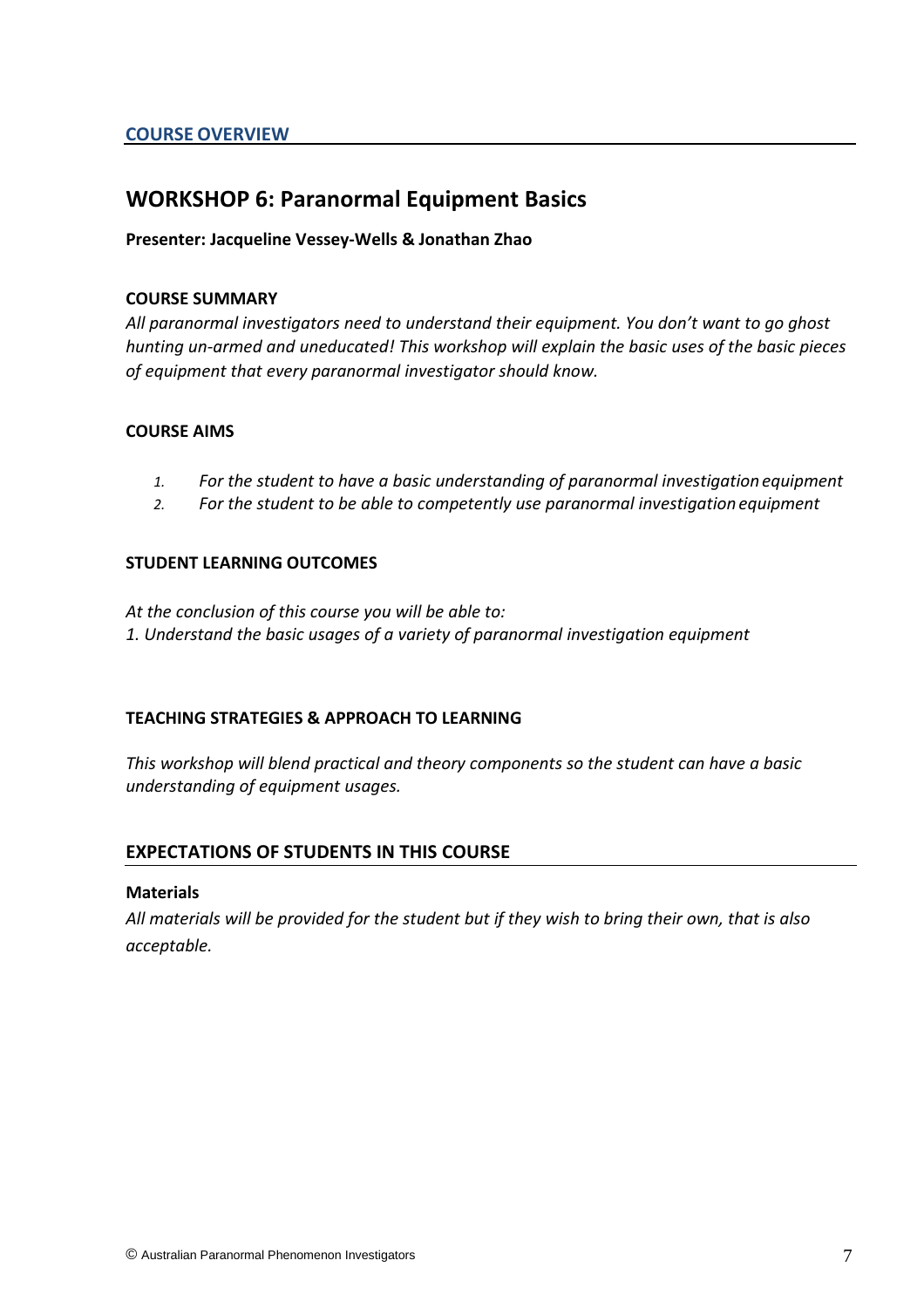## **WORKSHOP 7: Strange Cryptids from around the world**

#### **Presenter: Peta (Peet) Banks**

#### **COURSE SUMMARY**

*When people think of paranormal investigators, they think of ghosts and hauntings. But Paranormal Investigation is SO MUCH MORE! It basically encompasses everything 'paranormal', be it UFO sightings, ghosts and haunts and also cryptozoology - the search for and study of animals whose existence or survival is disputed or unsubstantiated. This is a fun course to finish off the theory side of this workshop, before you start your investigation.*

#### **COURSE AIMS**

*1. For the student to have a basic understanding of the different crypto animals out there.*

#### **TEACHING STRATEGIES & APPROACH TO LEARNING**

*This workshop will show theoretical components..* 

#### **EXPECTATIONS OF STUDENTS IN THIS COURSE**

*To have some fun and learn some things.*